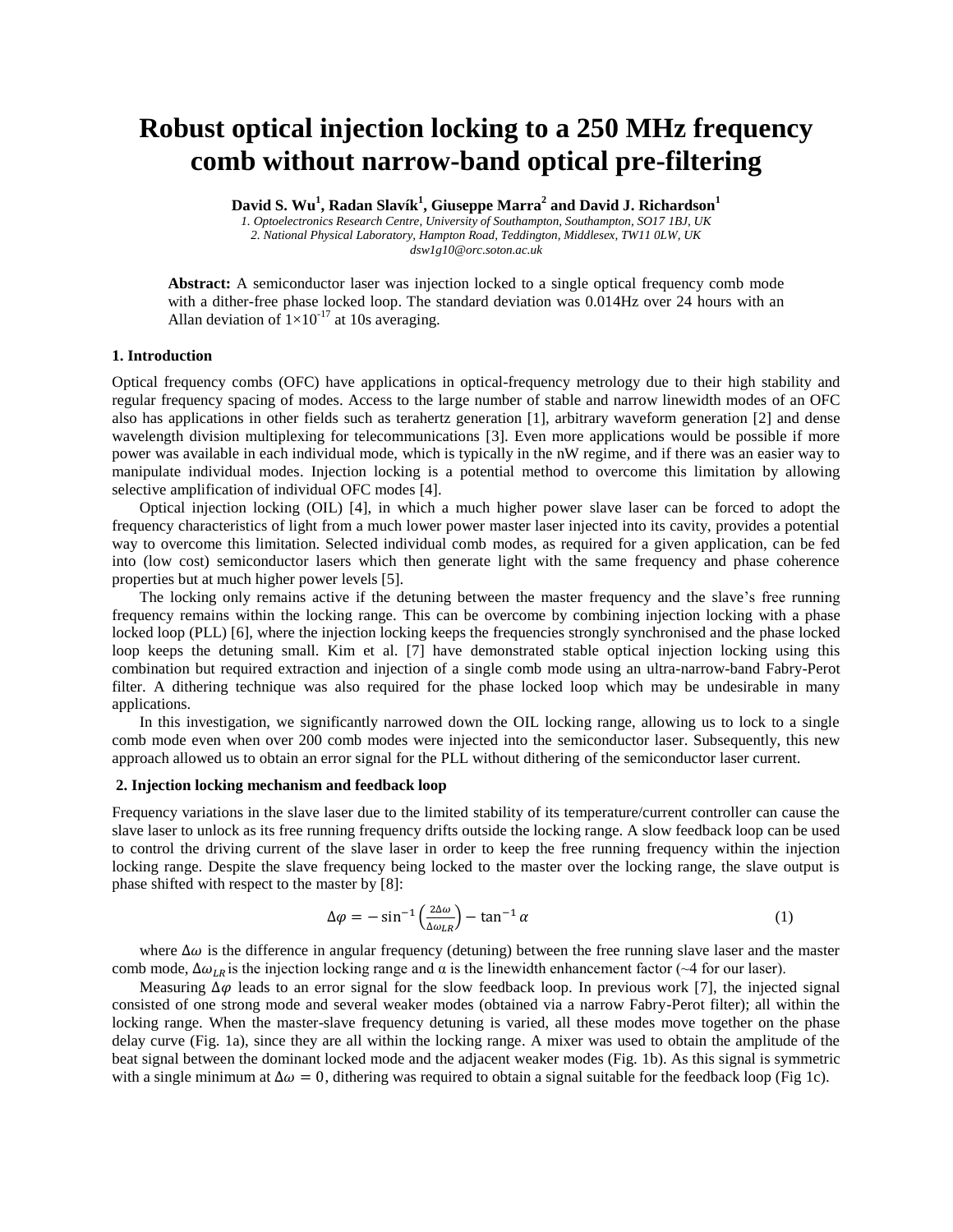

Fig. 1. When several modes are within the locking range, they move together along the phase shift curve (a). The mixer output is then an odd function (b). Dithering the slave laser current gives an even function suitable for feedback (c). However, when only a single mode lies within the locking range (d), the mixer output is directly an odd function (e).

In contrast, we obtained a smaller locking range by using lower injection powers  $[4]$  ( $\lt -50$ dBm per comb mode) and had a higher repetition rate by a factor of 2.5. As a result, only one mode lies within the locking range (Fig. 1d). Consequently, narrow band filtering of the comb is not required and many modes can be simultaneously injected into the slave laser. As an additional benefit, the beat signal is also changed as it is now composed of the laser output and the adjacent comb modes which are weakly reflected off the laser front facet. The mixer operated as a phase detector gives an output which is monotonic in form and with a zero crossing at  $\Delta \omega = 0$  as shown in Fig 1e. This output is already suitable for use as an error signal for a feedback loop and hence a dither is not required.

## **3. Experimental set up**

The experimental set up is shown schematically in Fig. 2. The fibre based frequency comb is a Menlo Systems FC1500-250-WG with a repetition rate (mode spacing) of 250 MHz.



Fig. 2. The experimental set up. PI = proportional-integral controller; PD = photodetector; PC = polarisation controller; AOM = acousto-optic modulator. The inset shows the spectrum after filtering.

A 0.5-nm spectrally wide comb signal (spectrum shown in Fig. 2) is first obtained using standard low-cost fibrecoupled telecom filters. The photodetector PD1 is used to provide a 250 MHz RF reference signal. One of the filter outputs is split into two arms with one arm used for injection locking and the other used as a reference for characterisation. The slave laser is a discrete mode semiconductor laser from Eblana Photonics (Dublin, Ireland) with no built-in isolator. The laser output is split into characterisation and feedback arms. PD2 detects the beat signal produced by the output of the slave laser and the comb modes which are reflected off the laser front facet, as described in section 2. The signal in the characterisation arm is frequency shifted by a 35 MHz acousto-optic